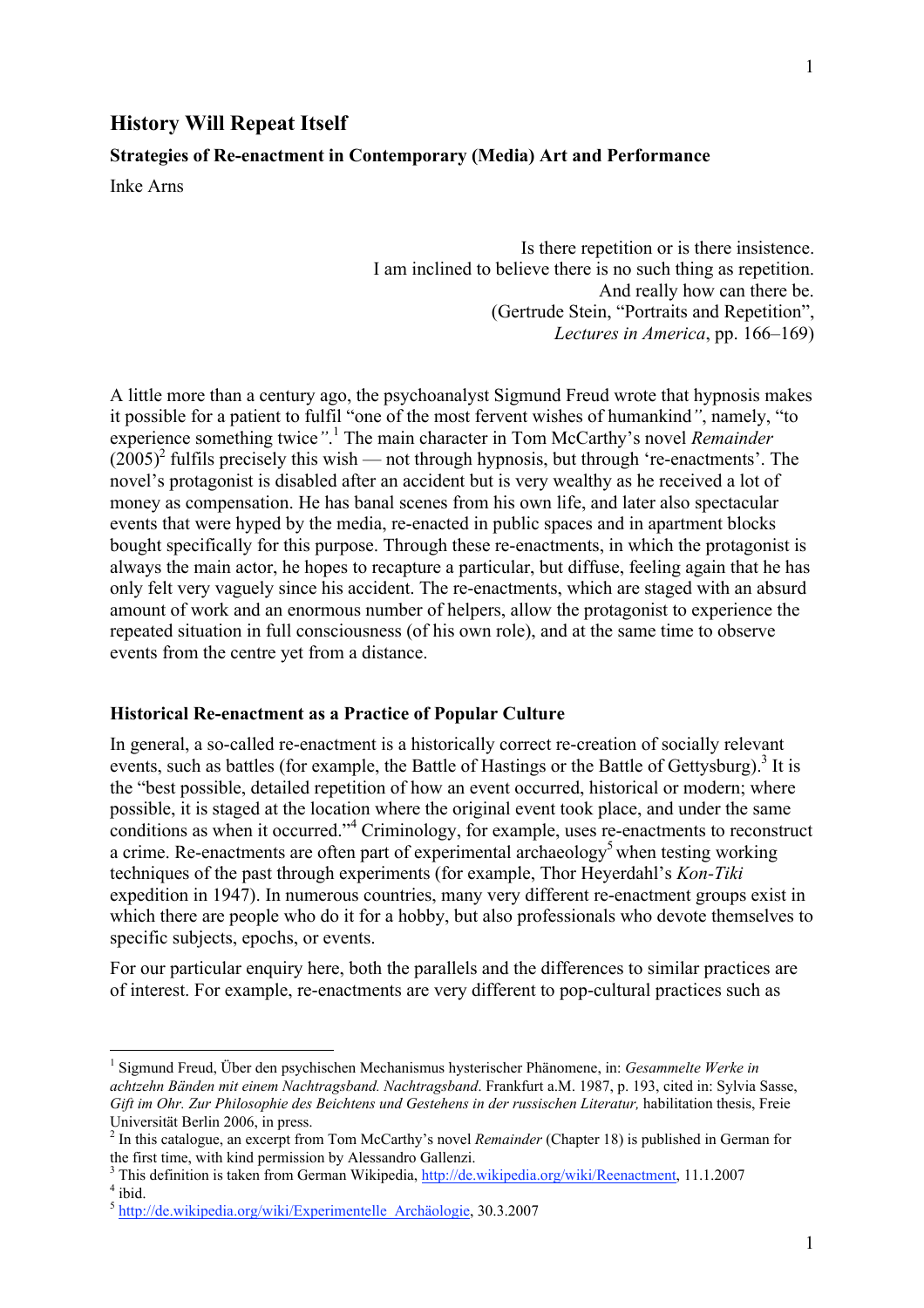'living history' and 'live action role-playing'. Living history, for example, does not take a concrete, historical event, but rather seeks to re-create the life style and realities of life in past epochs (for example, the late Middle Ages, the late fifteenth century, the Napoleonic Wars, or the American Civil War). And live action role-playing<sup>7</sup> is role-playing games in which the actors also physically play their character. In contrast to re-enactments and living history, which both refer to historical events, live action role-playing is entirely *fictional*.<sup>8</sup> What all three forms — re-enactment, living history, and live action role-playing — have in common, is that they allow access to history, or histories, through immersion, personification, and empathy in a way that history books cannot.

#### **Re-enactment as an Artistic Strategy**

In recent years, the strategy of re-enactment is increasingly found in contemporary art, especially media art and performance. Historical re-enactments, such as the ones mentioned above, are about imagining oneself away into another time and have nothing (or little) to do with the present, such as playing a totally different role that has nothing (or little) to do with our own reality (for example, as a Viking or a daughter of a medieval lord of a castle). Artistic re-enactments, however, do exactly the opposite. The difference to pop-cultural re-enactments such as the re-creation of historic battles, for example, is that artistic re-enactments are not performative re-staging of historic situations and events that occurred a long time ago; events (often traumatic ones) are re-enacted that are viewed as very important for the present. Here the reference to the past is not history for history's sake; it is about *the relevance of what happened in the past for the here and now*. Thus one can say that artistic re-enactments are not an affirmative confirmation of the past; rather, they are *questionings of the present* through reaching back to historical events that have etched themselves indelibly into the collective memory. "To be sure", Friedrich Nietzsche wrote in *Vom Nutzen und Nachteil der Historie für das Leben*, "we need history. But we need it in a manner different from the way in which the spoilt idler in the garden of knowledge uses it (…). That is, we need it for life and action, not for a comfortable turning away from life and action, or merely for glossing over the egotistical life and the cowardly bad act."<sup>9</sup>

In contemporary (media) art of recent years there are an increasing number of artistic reenactments, that is, the re-staging of historical situations and events. One reason for this rather uncanny desire for performative repetition seems to reside in the fact that experience of the world, whether historical or contemporary, is based less and less on direct observation and today operates almost exclusively via media; that is, through images or other kinds of recordings of (historical) events.<sup>10</sup> History appears to be present at all times and in all places; at the same time, however, this permanent availability of media representation renders all forms of authenticity increasingly remote. In the current situation of intensified spectacles, there is a growing feeling of insecurity about what the images actually mean. In this situation artistic re-enactments do not ask the naïve question about what really happened outside of the

 $\frac{6 \text{ http://de.wikipedia.org/wiki/Living_History, 11.1.2007}}{\text{http://de.wikipedia.org/wiki/Liverollenspiel, 11.1.2007}}$ 

<sup>&</sup>lt;sup>8</sup> War simulations also belong in this category. These can be computer simulations, but also, for example, simulations of the US-led war in Iraq with German actors in the Bavarian woods; see "Sie lernen zu töten", Interview by Jan Pfaff with the director Teresina Moscatiello, in: *Die Zeit*, 22 February 2007, p. 66. The Austrian artist Oliver Ressler treats a similar subject in his video *The Fittest Survive*, 2006, 23:00 min. <sup>9</sup>

Friedrich Nietzsche, Vom Nutzen und Nachteil der Historie für das Leben (in: Unzeitgemäße Betrachtungen*)*, in: Friedrich Nietzsche: *Werke in vier Bänden*, vol. III, ed. Gerhard Stenzel, Salzburg 1985, p. 29. English translation: www.geocities.com/thenietzschechannel/history.htm?200719

<sup>&</sup>lt;sup>10</sup> This does not mean that communicating history has never utilised media: the decisive difference today, however, is the total and permanent availability of images, where any image at any given time can become it's own simulacrum.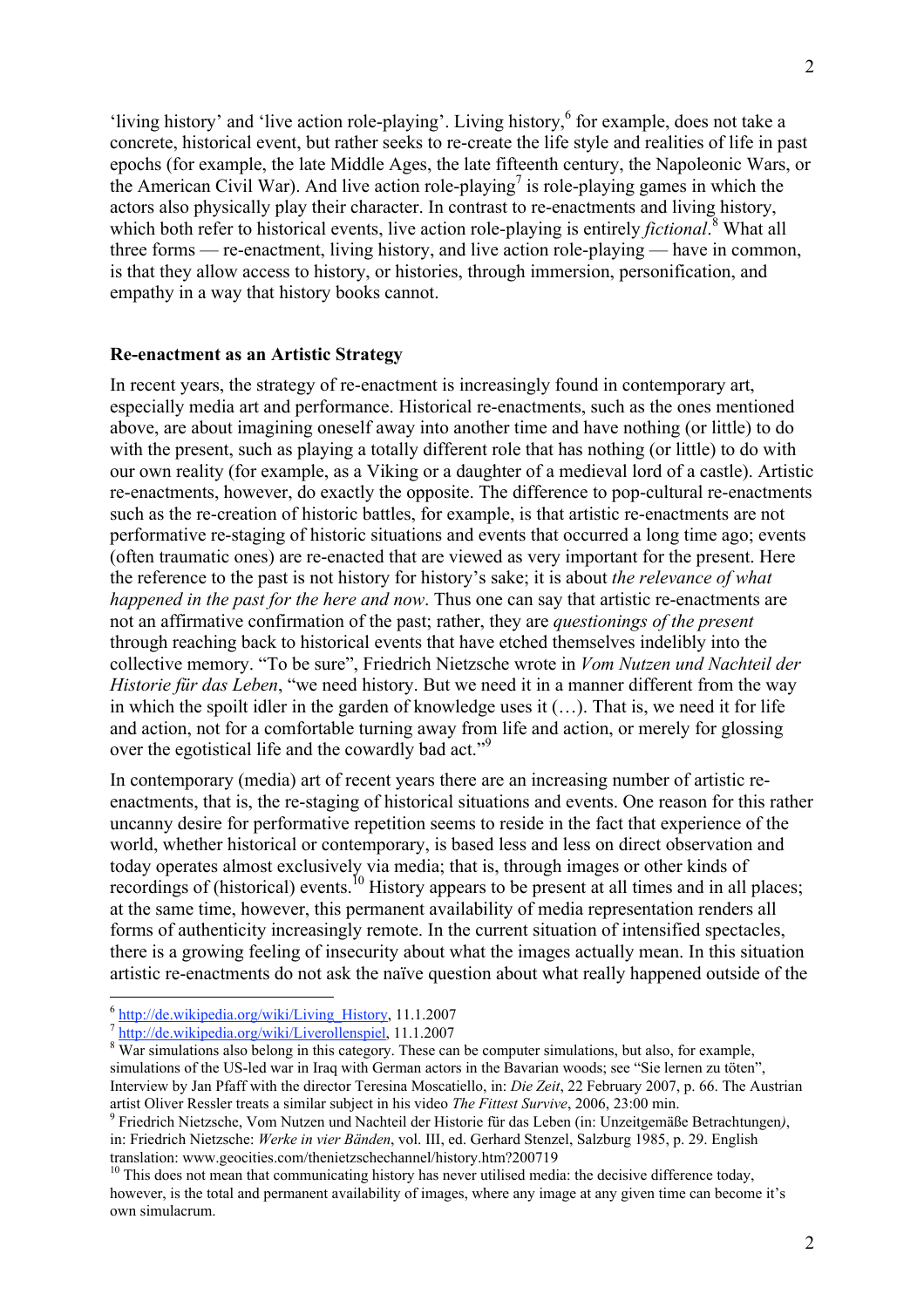history represented in the media — the 'authenticity' beyond the images — instead, they ask what the images we see might mean concretely to us, if we were to experience these situations personally. In this way the artistic re-enactment confronts the general feeling of insecurity about the meaning of images by using a paradoxical approach: through erasing distance to the images and at the same time distancing itself from the images.

## **A Proposed Typology**

Before I go into more detail about the paradox of at once erasing and creating distance, I would first like to give a rough overview of the broad range of artistic re-enactments by citing a few examples.

### **Drama, Audience, and Witnesses**

In 2002, the *Milgram Re-enactment* was shown for the first time at the CCA in Glasgow. It is a re-enactment of one of the twentieth century's most controversial experiments in social psychology.

In 1961, Stanley Milgram, a 27-year-old assistant professor at Yale University, conducted the so-called Milgram Experiment, which aimed to analyse the crimes of National Socialism from a social-psychological perspective. The experiment tested the obedience of individuals towards people in authority and also the willingness of ordinary people to follow orders, even when the orders contradict their conscience. The *Milgram Re-enactment* (2002) by the British artist Rod Dickinson, is an exact reconstruction of parts of the original experiment. In detailed reconstructions of the original rooms, actors played the protocols of the experiments as though they were a stage play. The audience watched the four-hour performance through oneway glass windows, which were set into the walls. In this way the spectators became actual witnesses of a (repeated) historical event.

Although this was just a dramatic performance, how it would run was predetermined, and the result was known to most of the audience, its effect was nevertheless special: The spectators' position as 'observers' made an experience possible for them that differed greatly from what is experienced when looking at photographs or reading the write-up of the experiment. By becoming witnesses of an (obviously mediated because repeated) event, which is normally only accessible as an event communicated by media, the observers were able to ask themselves: "How far would I have gone, how many shocks would I have administered? You then question the degree to which you resist authority in your daily life. Should you feel reassured that, in the original experiment, 60% of the people were prepared to kill their subject if instructed to do so?  $(...)$  are you sure you would resist authority?"<sup>11</sup>

This is reminiscent of the observer's position that Hannah Arendt describes in her lectures on Immanuel Kant.<sup>12</sup> The observer is, in Linda Zerilli's words, someone "who — through using their imagination — can reflect upon the whole thing in a disinterested way; this means in a way that is not merely free of private interest, but free of interest in general, including any measure of usefulness."<sup>13</sup> The ability to reflect upon the whole in a disinterested fashion without any kind of (personal) interest — was for Kant the proof of a "moral disposition" in humankind, namely, the ability to sympathise. *Über die Französische Revolution* (1798) Kant

 <sup>11</sup> Vivienne Gaskin, Subjects in Search of an Author, in: *The Milgram Re-enactment*, ed. Steve Rushton, Maastricht 2003, p. 13.

<sup>&</sup>lt;sup>12</sup> Hannah Arendt, *Vom Leben des Geistes, M*unich, Zurich 1998; Hannah Arendt, *Das Urteilen*, Munich 1998<br><sup>13</sup> Linde M.G. Zerilli, "Wir fühlen ungere Freiheit". Einhildungelreft und Urteil im Denken Hannah Arendte

<sup>&</sup>lt;sup>13</sup> Linda M.G. Zerilli, "Wir fühlen unsere Freiheit". Einbildungskraft und Urteil im Denken Hannah Arendts, in: eipcp, transversal, 06/2004, http://eipcp.net/transversal/0605/zerilli/de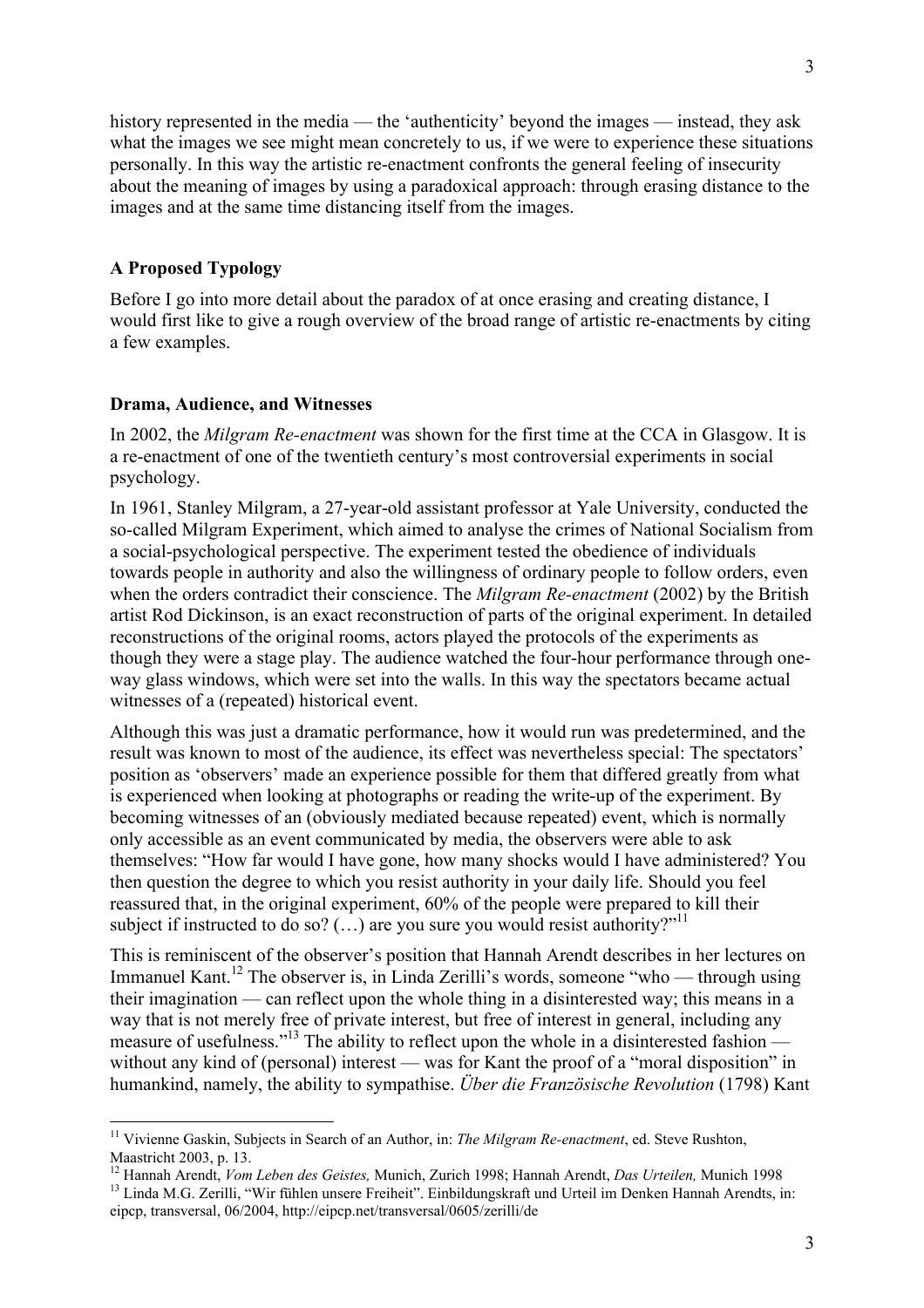wrote in far away Königsberg; he himself was a disinterested observer of the French Revolution: "The revolution which we have seen taking place in our own times in a nation of gifted people may succeed, or it may fail. It may be so filled with misery and atrocities that no right-thinking man would ever decide to make the same experiment again at such a price, even if he could hope to carry it out successfully at the second attempt. But I maintain that this revolution has aroused in the hearts and desires of all spectators who are not themselves caught up in it a sympathy which borders almost on enthusiasm, although the very utterance of this sympathy was fraught with danger. It cannot therefore have been caused by anything other than a moral disposition within the human race."<sup>14</sup>

### **Witnessing as** *Participation*

Like Rod Dickinson, Jeremy Deller returns in his sole (but very famous) re-enactment project *The Battle of Orgreave* (2001) to the place of the trauma. By making people who had actually been there *observers* who replay their personal memories, this project goes much further than Dickinson's aim in the *Milgram Re-enactment* to make the past into a 'stage-play'.<sup>15</sup> The recollections of the participants, which are replayed out in *The Battle of Orgreave*, are significantly different to what was reported in the mass media about the original event.

Supported by Artangel, a London-based agency for art in public spaces, in 2001 Jeremy Deller staged a re-enactment of an episode that took place during the British miners' strike of 1984–1985, and by so doing so "created a poignant perspective between personal and political histories."<sup>16</sup> The event, which Deller selected for the re-enactment, was a "violent and largely misconstrued clash between mounted police officers and striking miners. Significant to this re-enactment", Robert Blackson continues, "is the fact that Deller, in large, relied on memories from both miners and police officers to recreate the battle scene rather than the copious quantities of biased and misinformed newspaper articles that initially reported the story. By allowing personal memory to direct the course of the re-enactment rather than the evidence provided by historical newspaper accounts, Deller's work *The Battle of Orgreave* and the Mike Figgis film that documented the performance were effectively righting old wrongs."<sup>17</sup> Therefore, specific to this project is the *emancipatory role* that Deller's reenactment played in the village communities involved. On this, another quotation from Robert Blackson: "'The end of the miners' strike was typified by a vilification of the miners by the media. The miners and their unions were blamed not only for disorderly conduct towards the police force  $(\dots)$  but also for crippling the economy of Britain by refusing to work.  $(\dots)$  The English author George Orwell wrote in his novel *1984* that those who control the present control the past and those who control the past control the future. By allowing the miners' memories to control the course of the re-enactment, the performance provided languishing mining communities with a way for their actions to act outside of the historical script that was determined for them by the government and the media. Thus the artwork '… became a part of (the strike's) own history, an epilogue to the experience.' (Tom Morton)."18 Adam Mendelsohn describes *The Battle of Orgreave* as "cathartic, interactive theatre", "in which the

http://chnm.gmu.edu/revolution/d/564/

 <sup>14</sup> Immanuel Kant, *Der Streit der Fakultäten* (1798), cited in; Eberhard Barth, Afterword to: *Was ist Aufklärung? Thesen und Definitionen*, Stuttgart: Reclam, 1974, p. 76. English translation: Immanuel Kant, *The Contest of Faculties,* in Hans Reiss, ed.*, Kant: Political Writings,* 2d ed. (Cambridge: Cambridge University Press, 1991), pp. 182–183. Reprinted with the permission of Cambridge University Press;

<sup>&</sup>lt;sup>15</sup> Adam E. Mendelsohn, Be Here Now, in: *Art Monthly* 300, 10/2006, p. 13<br><sup>16</sup> Bobert Plaslason: Once more, with feeling: Be apostment in contemporary

<sup>&</sup>lt;sup>16</sup> Robert Blackson: Once more ... with feeling: Re-enactment in contemporary art and culture, in: *Art Journal* New York: College Art Association, April 2007, in press. 17 Robert Blackson, op. cit.

<sup>&</sup>lt;sup>18</sup> ibid.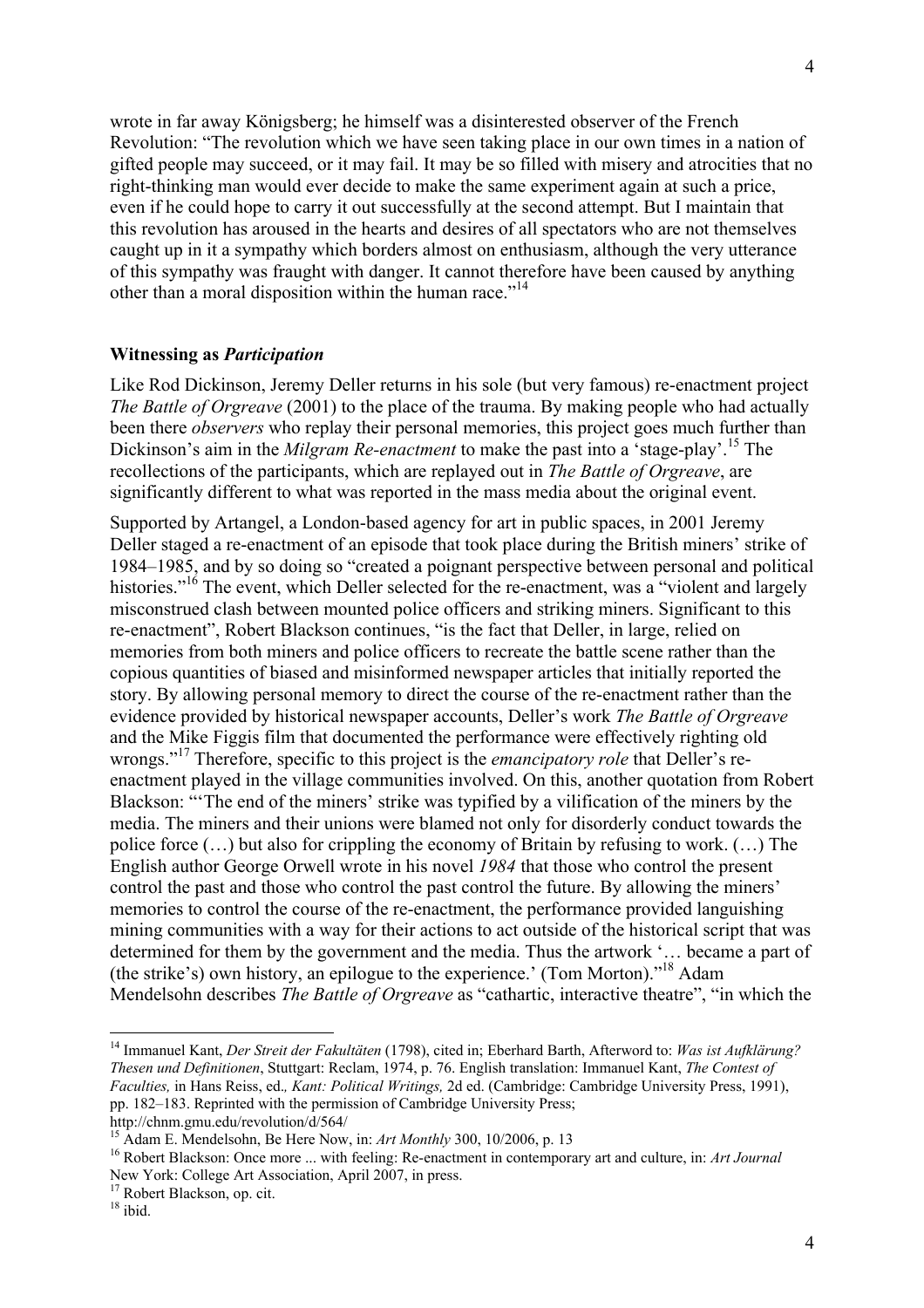participants were given a deeper insight into what took place through their participation in the re-enactment."<sup>19</sup>

#### **The Second Storming of the Winter Palace**

In addition to critical re-enactments, which have the goal to instruct and inform or emancipate (like those of Jeremy Deller and Rod Dickinson), there are equally fascinating examples of propagandistic re-enactments that are used specifically to create identification with ideological objectives. This is "not so much about recalling the past", as Steve Rushton accurately pointed out, "but more about *restructuring the past for the needs of (a contemporary) audience*".<sup>20</sup> Probably most famous example in this connection is the reenactment of the storming of the Winter Palace, the "biggest mass spectacle of all time":<sup>21</sup> in 1920, on the third anniversary of the October Revolution in Petrograd, at least six thousand people took part.

This Proletkult mass spectacle was staged by Nikolai Evreinov (1879–1953). The director's aim was not exact repetition (the original event in 1917 was not really spectacular), but to create an interpretation with the means of the theatre: for example, the depiction of the bourgeoisie and the provisional government on the 'white stage' was very satirical. The audience of around 100,000 people, which at the time was around one quarter of Petrograd's population, were not just spectators but represented the revolutionary masses. The purpose of the spectacle in general, according to Anatoly Lunacharsky, who was People's Commissar for Enlightenment at the time, was to promote and enhance the awareness of the revolutionary masses: "In order to acquire a sense of self the masses must outwardly manifest themselves, and this is possible only when, in Robespierre's words, they become a spectacle unto themselves."<sup>22</sup>

"Festivals like this", wrote Richard Taylor in 2002, "were designed to create a sense of identification between the audience and the event re-enacted through the spectacle itself and the act of collective memory that it both embodied and provoked.<sup> $2^{\overline{2}3}$ </sup> The images that we associate today with the 1917 Russian Revolution are not images of the 'real' event (neither photographs nor film footage exist), they are usually from the film *October* (1927) by the Soviet director Sergei Eisenstein, which was made to coincide with the tenth anniversary of the October Revolution. As only few photographs existed (one can be seen in this exhibition) of the 1920 re-enactment, Eisenstein repeated it seven years later for his film.

This example illustrates how much we refer to history through media images, and also that history itself is a construct — not in the sense that the media image is a simulation or a fake (as in the example just described) — but in the sense that certain images very quickly become stereotypical place markers of history.

#### **An Uncanny Return**

The photograph series *Positives* (begun in 2003) by Zbigniew Libera is exactly that positive. At first glance, we think we are looking at the famous, Pulitzer Prize-winning press

<sup>&</sup>lt;sup>19</sup> Adam E. Mendelsohn, op. cit., p. 15. This also describes how the film *La Commune* (1999) by the British director Peter Watkins functions.

<sup>20</sup> Steve Rushton, Tweedledum and Tweedledee resolved to have a battle (Preface one), in: *Experience, Memory, Re-enactment*, Rotterdam/Frankfurt a.M. 2005, p. 6. <sup>21</sup> Katerina Clark, *Petersburg. Crucible of Cultural Revolution*, Cambridge, MA and London: Harvard

University Press 1996, p. 122.<br><sup>22</sup> Anatoly Lunacharsky, cited in Richard Taylor, *October*, London: British Film Institute 2002.<br><sup>23</sup> Bishard Taylor, an sit, sitetian at http://www.http.graph/hashajdao/hasha/satalogue/tay

<sup>&</sup>lt;sup>23</sup> Richard Taylor, op. cit., citation at http://www.bfi.org.uk/booksvideo/books/catalogue/text.php?bookid=349.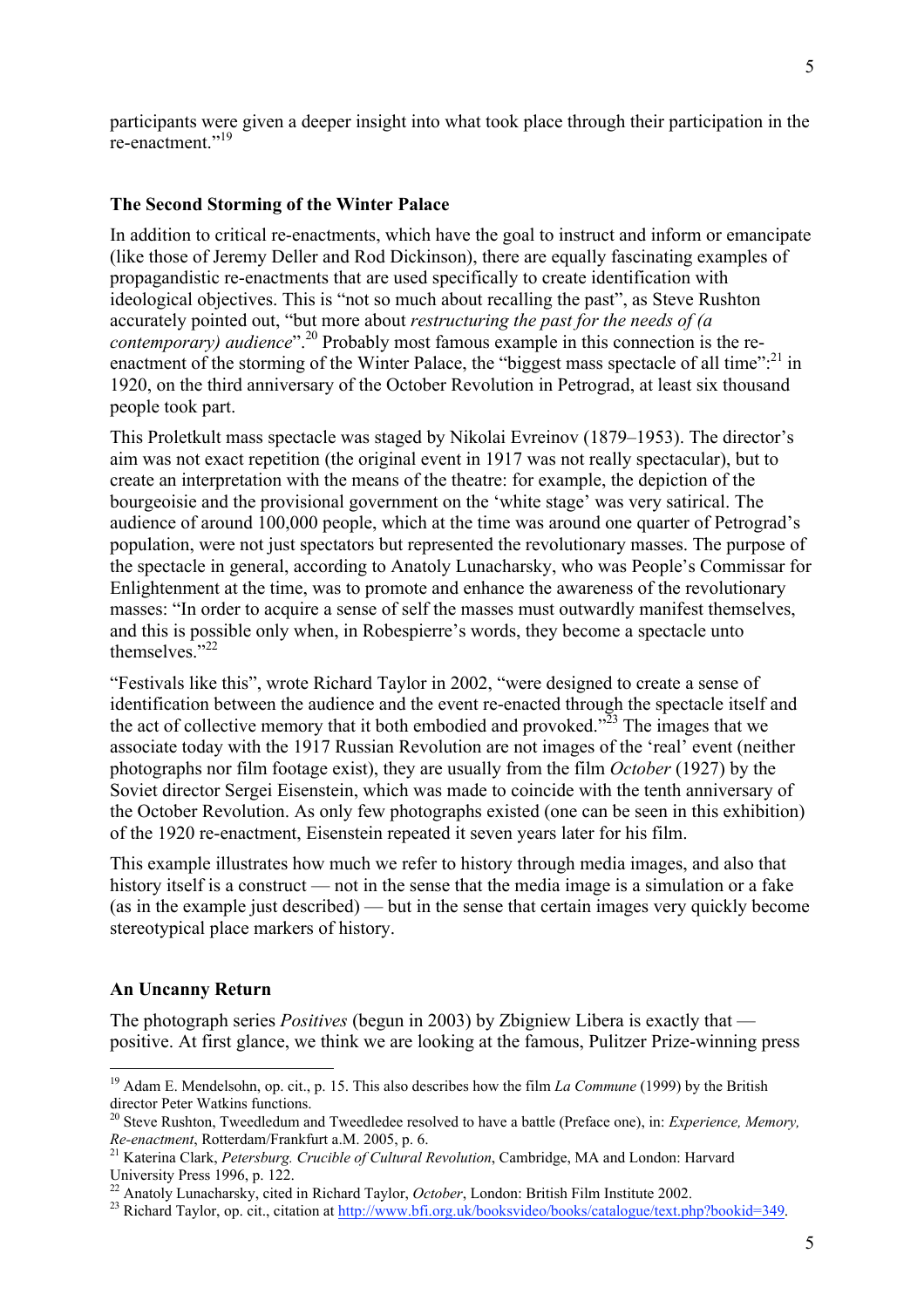photo that Nick Ut took during the Vietnam War. It shows a screaming and naked Vietnamese girl fleeing from her destroyed and napalmed village and running towards the photographer. This photo, which in the 1970s played a significant role in the development of the international protest movements against the Vietnam War, has become a twentieth-century icon. However, if we take a closer look at Zbigniew Libera's photograph, our immediate, initial recognition becomes increasingly irritated: not a single element of the photograph is horrible, all is pretty and positive. The Vietnamese girl is actually a young European woman, elated and running towards the photographer. The people in the background are not American soldiers; they are harmless tourists, who have just been parachuting. The title of the picture, which has obviously been taken at a beach, is *Nepal* (2003). A further photograph from this series is called *Inhabitants* and shows concentration camp prisoners standing behind the barbed wire of the camp's fence. Here, too, one recognises the original immediately. In this case as well, Libera's version of the image is deeply disturbing: The *inhabitants* are smiling amiably at the observer. What we see here is a *highly uncanny return to the place of trauma*. What first sight appears to be familiar and horrific dissolves the next moment into separate, positive elements.

Another disturbing return to the place of trauma is found in Omer Fast's video installation *Spielberg's List* (2003). In both videos we see shots of the concentration camp in Plaszow first the ruins of the real concentration camp, then the ruins of the recreated Plaszow concentration camp that was built for Steven Spielberg's film *Schindler's List*, which are falling into disrepair directly next to it. A direct analogy to the images are the interviews, which Fast conducted with extras who were in the original film: They talk about their experiences in Plaszow concentration camp; however, it remains unclear whether their reminiscences are of the shooting of *Schindler's List*, or of genuine experiences during World War II. "Here again the past folds into the present, as our memory of Auschwitz is mediated by our memories of the film and from the reports of the individuals who appeared in it."<sup>24</sup> For the viewer of *Spielberg's List*, it is very difficult to distinguish between real and fictional eyewitness accounts. Fast's project does not aim to relativise or question authentic reports about the Holocaust. Rather, he raises questions about a very pressing and complex theme: When the last eye-witnesses of the Holocaust have gone, who can tell us about what happened, how will our relationship to this part of our history change? Will something change in this relationship when, aside from documentaries and history books, the Holocaust is only recounted in feature films like *Schindler's List*?

#### **Look-alikes and Doubles**

Now for my last two examples, *The Eternal Frame* (1975) by T.R. Uthco and Ant Farm and *Auditions for a Revolution* (2006) by Irina Botea. Both projects pursue a radical deconstruction of the 'historic event' through meticulously precise reconstruction of media images. These projects do not attempt to uncover what 'really' occurred; instead, they are devoted to the exact reconstruction of existing television images. As they try to copy exactly all traces of the original media qualities (colour, camera settings, image and sound quality), one can speak here of repeats, which, similar to Pierre Ménard's *Quixote<sup>25</sup>* carry the consciousness of mediation through media as an idea within themselves. They are images of the event and at the same time meta-comments about their pure mediality.

*The Eternal Frame* documents a performance of the video and performance groups Ant Farm and T.R. Uthco, which was a re-enactment of the assassination of John F. Kennedy. The

<sup>&</sup>lt;sup>24</sup> Steve Rushton, op. cit., p. 8.

<sup>&</sup>lt;sup>25</sup> Jorge Luis Borges, Pierre Menard, Autor des Quijote, in: Fiktionen. Erzählungen 1939–1944, Frankfurt a. M.: Fischer 1992.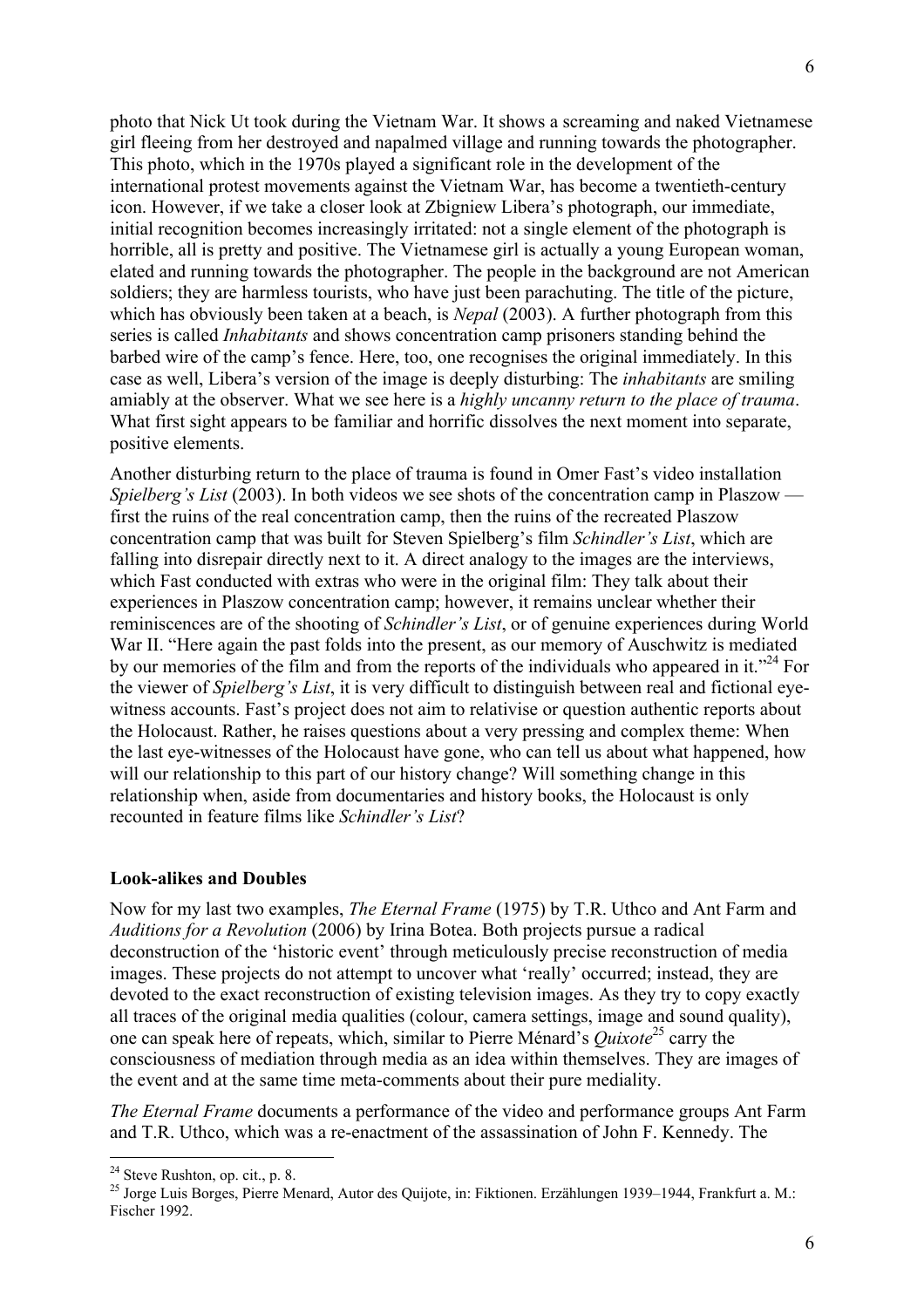performance took place on Dealey Plaza, the place where Kennedy was shot in an open car in 1963. The performance of 1975 was not only a live re-creation of the assassination of the American president, it was also a simulation of the amateur video, which the hobby filmmaker Abraham Zapruder filmed on November 22nd in 1963 and which came to be known as the Zapruder film. "The re-creation dissects representation," writes Patricia Mellencamp, "moving from the grainy film image imprinted in our memory as Greek tragedy, through the copy of the actors' preparations, rehearsals, and performance, to a model—the videotape. Thus it shifts from film to television without a Real, except for the Zapruder film of the assassination which it takes on its own terms (it does not incorporate the point of view of the assassin, nor is it framed by the commentary and presence of network news reporters). The 'bad' copy matches the 'bad' original which is only an image — an indelible one. *That historical, silent image — along with the spectatorial mechanisms of disavowal or suspension of disbelief (reception) — is the mystery*, not who killed Kennedy and how, the usual concerns brought to bear on the Zapruder footage."<sup>26</sup>

# **Incidentally, the Revolution Will Be Televised**<sup>27</sup>

In *Auditions for a Revolution* (2006) the Romanian artist Irina Botea also analyses an event that was almost exclusively broadcast and disseminated via television.<sup>28</sup> In Chicago, December 2005, Botea invited drama students to "audition for a revolution*"*. She had the young Americans replay the images of the first revolution to be broadcast on television: the Romanian revolution of 1989. The difficulties that arose because of actors speaking the dialogues in Romanian, a language they did not speak a word of, are an impressive metaphor for the difficulties of reading history.

Similar to Daniela Comani's *It was me. Diary 1900–1999,* Botea's *Auditions for a Revolution* can be understood as an attempt to re-insert herself into the endless sequences of images and events that comprise history; as an attempt to re-live a specific historic situation which is only indirectly accessible to us, or conveyed only by media images, in order to develop a feeling of empathy for the voluntary or involuntary protagonists of history.

In addition to the paradigmatically introduced works mentioned above, the exhibition *History Will Repeat Itself* presents further artists and features a total of 23 artworks. Heike Gallmeier (*War & Peace Show*, 2004) and Robert Longo (*Seeing the Elephant*, 2002), for example, engage with the historical re-enactment as pop-cultural practice. Collier Schorr photographed youths in their home town of Schwäbisch Gmünd in SS and Wehrmacht uniforms, creating a highly irritating simultaneity of history and the present. Pierre Huyghe, Frédéric Moser and Philippe Schwinger, and Guy Ben-Ner ask how much 'theatrical content' there is in reality: To what extent is that which we perceive as reality already structured and determined by certain role clichés and fiction? How do certain models from films determine our behaviour in reality, and what happens when this behaviour then serves as a model for a Hollywood film (as in Pierre Huyghe's *The Third Memory,* 1999)? Frédéric Moser and Philippe Schwinger take the protagonists of the Clinton-Lewinsky affair and place them in the setting of a magnificently illuminated peep-show stage, thus emphasising the artificiality of the media's

<sup>&</sup>lt;sup>26</sup> Patricia Mellencamp, Video Politics: Guerrilla TV, Ant Farm, Eternal Frame (Originally published in *Discourse: Journal for Theoretical Studies in Media and Culture* X.2, Spring/Summer 1988: pp. 78–100), http://www.bavc.org/preservation/dvd/resources/extras/mellencamp2.pdf

<sup>&</sup>lt;sup>27 "</sup>Incidentally the revolution will be televised / With one head for business and another for good looks / Until they started arriving with their rubber aprons and their butcher's hooks", Elvis Costello, Invasion Hit Parade, in: *Mighty Like a Rose* (1991). This is actually one of the many variations of Gil Scott-Heron's line "The revolution will not be televised", from his 1970 album *Small Talk at 125th and Lenox*.

Cf.: *Von der Bürokratie zur Telekratie. Rumänien im Fernsehen*, ed. Keiko Sei, Merve vol. 57, Berlin 1990.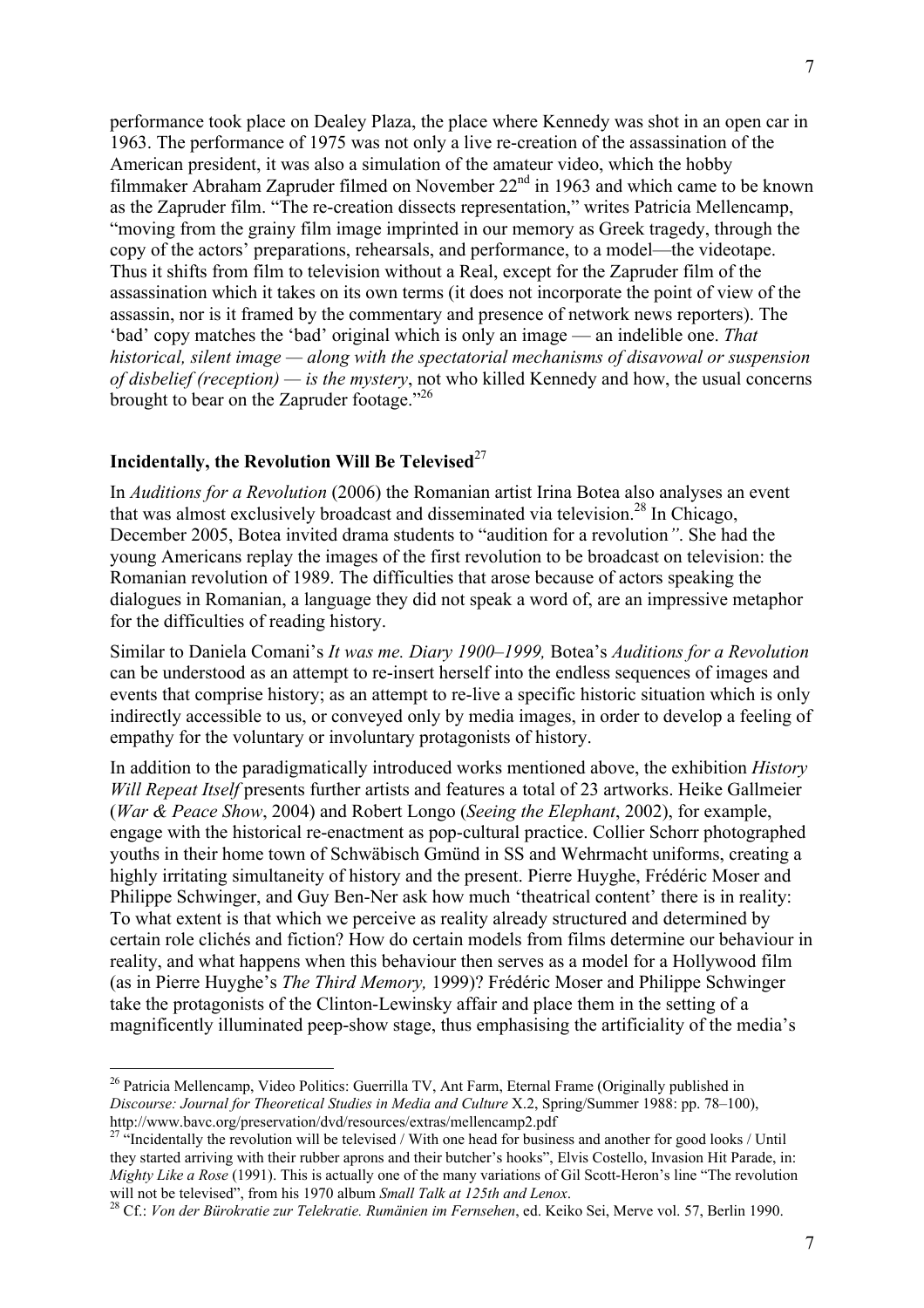intimate chamber-drama genre (*Unexpected Rules*, 2004). In *Moby Dick* (2000), Guy Ben-Ner goes on a hunt for the white whale with his small daughter in their kitchen at home. C-Level brings in a totally different aspect with *Waco Resurrection* (2003): What does it mean, in a first-person shooter game, to take the role of the sect leader David Koresh, whose followers were besieged for ninety days in 1993 by the FBI on a ranch in Waco and all shot dead in the end? And what does it mean to wear a helmet in the form of Koresh's head as an interface in the game? And then there is the outrageous and almost unbearable story of Jósef Tarnawa, which Artur Zmijewski tells in his very own way (*80064*, 2004). Evil Knievel and Walter Benjamin are two very singular characters, who both extend and enrich the project in their own special ways. The lecture by Walter Benjamin (*Mondrian '63–'96*, 1987) and the artwork by Kerry Tribe (*Here & Elsewhere*, 2002) should be understood as two very different metacommentaries on the theme of the exhibition.

### **From Representation to Embodiment**

Let us return to the paradox of the re-enactment: erasure and simultaneous creation of distance are two key mechanisms in the contemporary practice of artistic re-enactments, which often co-exist in one and the same artwork. Initially it is about the elimination of safe distance. The viewers or the readers become immediate *witnesses* of a (repeated historical) event, which unfolds in front of their eyes, or they become *participants* in an action, in which they actively participate.<sup>29</sup> Re-enactments eliminate the distance, construed as safe, between the historical event represented by the media and the present, between performers and audience. The re-enactment transforms representation into embodiment, distanced indirect involvement into — sometimes unpleasant — direct involvement, and through this turns the passive reader or observer into an active witness or participant. The witnesses or participants replace their existing collective knowledge of the past with direct and often also physical (living, in person) experience of history. Artworks that utilise strategies of re-enactments attempt to (re-)create a connection with history, which is increasingly based on media images. The short-circuiting of the present with the past makes it possible to experience the past in the present — actually, an impossible view of history. This is an attempt to feel sympathy for the subjects of bygone events by imagining oneself in their position. By eliminating the safe distance between abstract knowledge and personal experience, between then and now, between the others and oneself, re-enactments make personal experience of abstract history possible.

### **Creating Distance: Re-enactment as the Uncanny of the Spectacle**

Artistic re-enactments, however, do not stop at the elimination of distance, at the partial or total identification with the historical subjects (like many pop-cultural re-enactments). The second, not less important step is the creation of distance. In re-enactments one finds, as Steve Rushton puts it, a "complex and in-depth reflection of the *mediation of memory* — which can be even described as *the core subject of re-enactment as an art form*. This tendency asks how memory is an entity which is continuously being restructured — not only by filmmakers and re-enactors but also by us personally, as mediating and mediated subjects." $30$  Rod Dickinson said about the role of re-enactment in his works: "I have very consciously focused on events

<sup>&</sup>lt;sup>29</sup> "Some of the work made in recent years may  $(...)$  be seen as an attenuation of the anxiety displayed by historical re-enactment groups — the desire to feed the hunger for some connection with the past and to provide an embodied continuity with the people of the past, and the belief, in an increasingly mediatized world, that this is objectively possible." Steve Rushton, op. cit., p. 7.

<sup>30</sup> Steve Rushton, op. cit., p. 10